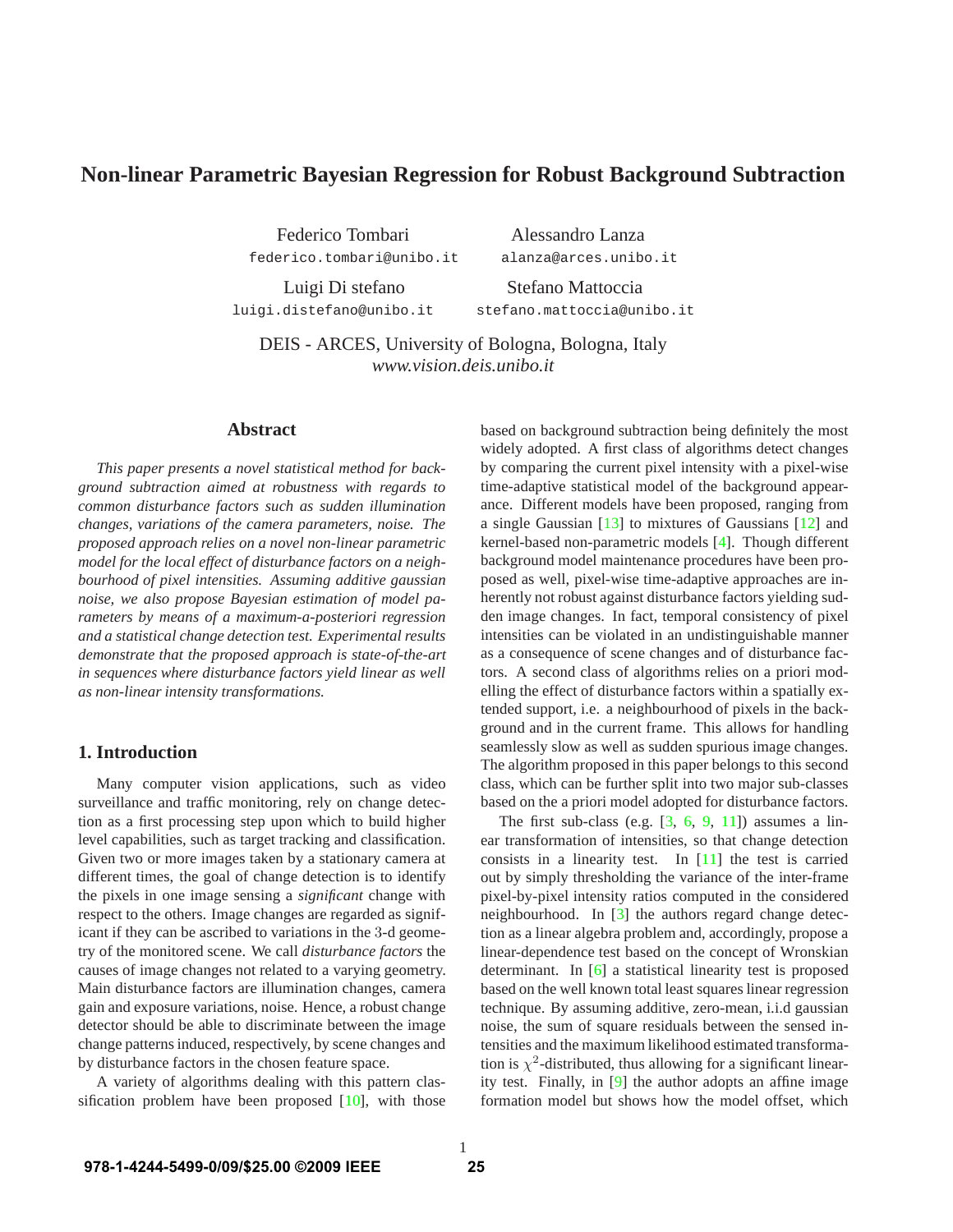is assumed to be a characteristic of the imaging device, can be computed once for all through a calibration process. The compared images are thus transformed by subtracting the computed offset from each pixel intensity. This renders linear the virtual image formation model, so that scene changes can be detected by a linearity test. The author proposes a statistical test which is very similar to that in [6]. The only difference is that noise variance is allowed to be different in the two images.

In order to account for the non-linearities possibly arising in the image formation process, a second sub-class of algorithms (e.g.  $[1, 7, 14, 15]$ ) relies on the more general assumption that disturbance factors yield locally order-preserving intensity transformations. Most of these algorithms are image transform methods, actually proposed for visual correspondence purposes. The two images under comparison are transformed by replacing the intensity of each pixel with a feature vector that encodes the rankings between the intensities measured in a surrounding neighbourhood. Criteria are then developed to measure scene changes based on variations in the rankings. In [15] the authors propose two algorithms based, respectively, on the *rank transform* and the *census transform*. In [1] images are transformed by replacing each pixel intensity with the rank permutation of intensities in the surrounding neighbourhood. A novel distance between rank permutations is proposed to carry out a robust order-consistency test. Although  $[1]$  and  $[15]$  are both inherently robust to locally order-preserving transformations of intensities, they can not deal effectively with noise. This problem has been dealt with implicitly in [7]. In fact, each order flip between pairs of pixel intensities contributes to the proposed order-inconsistency measure according to an increasing function of the absolute difference of the two intensities. Finally, an explicit model of noise is exploited in [14] to carry out a statistical order-consistency test. Once the noise distribution has been inferred, a statistical change measure is computed based on the probability of an order flip between noiseless intensities given the measured noisy intensities.

It is worth observing that the set of image changes assumed to arise from disturbance factors by the algorithms of the first sub-class is contained into the set assumed by those of the second sub-class. Clearly, the larger such a set the higher is robustness to disturbance factors. As shown in [14], the larger set assumed by order-preserving algorithms is required to achieve adequate robustness in many practical applications. On the other hand, a larger set implies a lower sensitivity, for true scene changes being more easily misclassified as disturbance factors.

In this paper we propose a novel background subtraction algorithm belonging to the second class which models spurious image changes through a set containing the smaller one of linear algorithms and being contained into the larger one of order-preserving algorithms. In this manner, our approach holds the potential for achieving a better tradeoff between robustness and sensitivity. In particular, we assume that disturbance factors yield locally non-linear parametric transformations and, accordingly, carry out a regression in order to estimate parameters and derive a statistically sound change detection test.

### **2. Problem definition and formalization**

Let us consider two grey level images<sup>1</sup> (i.e. background and current frame) taken at different times by a stationary camera and, for a generic pixel, the surrounding neighbourhood on the basis of which the changed/unchanged classification is to be performed. Let us denote as

$$
X = (x_1, ..., x_N)
$$
 and  $Y = (y_1, ..., y_N)$  (1)

the neighbourhood intensities measured, respectively, in the background and in the current frame, with pixels taken in lexicographical order as shown in Figure 1. Scene changes occurring in the central pixel are detected by exploiting the local intensity information contained in X and Y .

| $\mathbf{x}_1 \mid \mathbf{x}_2 \mid \mathbf{x}_3$ |  | $y_1$ $y_2$ $y_3$ |  |
|----------------------------------------------------|--|-------------------|--|
| $\mathbf{x}_4 \mid \mathbf{x}_5 \mid \mathbf{x}_6$ |  | $y_4$ $y_5$ $y_6$ |  |
| $\mathbf{x}_7 \mid \mathbf{x}_8 \mid \mathbf{x}_9$ |  | $y_7   y_8   y_9$ |  |

Figure 1. Notations adopted for the background (on the left) and the current frame (on the right) neighbourhood intensities.

To formalize the problem within a classification framework, let the two N-dimensional intensity vectors X and Y be concatenated to form the <sup>2</sup>N-dimensional feature vector

$$
f = (X \, \| \, Y) = (x_1, \dots, x_N, y_1, \dots, y_N) \in F \quad (2)
$$

where  $F = [0, L[^{2N} \subset \mathbb{Z}^{2N}]$  is the (discrete) space of ob-<br>servable feature vectors and L is the number of measurable servable feature vectors and  $L$  is the number of measurable grey levels (e.g.,  $L = 256$  for 8-bit grey level images). Based on the observed feature vector  $f$ , the pixel must be classified into one of the two mutually exclusive classes:

 $c = C$ : a scene change occurs;

 $c = U$ : only disturbance factors are acting.

The Bayesian binary classification rule is the following:

$$
p(U|\mathbf{f}) \overset{U}{\underset{C}{\geq}} T \cdot p(C|\mathbf{f})
$$
  
\n
$$
\Downarrow
$$
  
\n
$$
\frac{p(\mathbf{f}|U)}{p(\mathbf{f}|C)} \overset{U}{\underset{C}{\geq}} T \cdot \frac{p(C)}{p(U)} = T \cdot \frac{p(C)}{1 - p(C)}
$$
  
\n(3)

<sup>&</sup>lt;sup>1</sup>the proposed approach can be extended straightforwardly to colour images by applying it to each channel independently.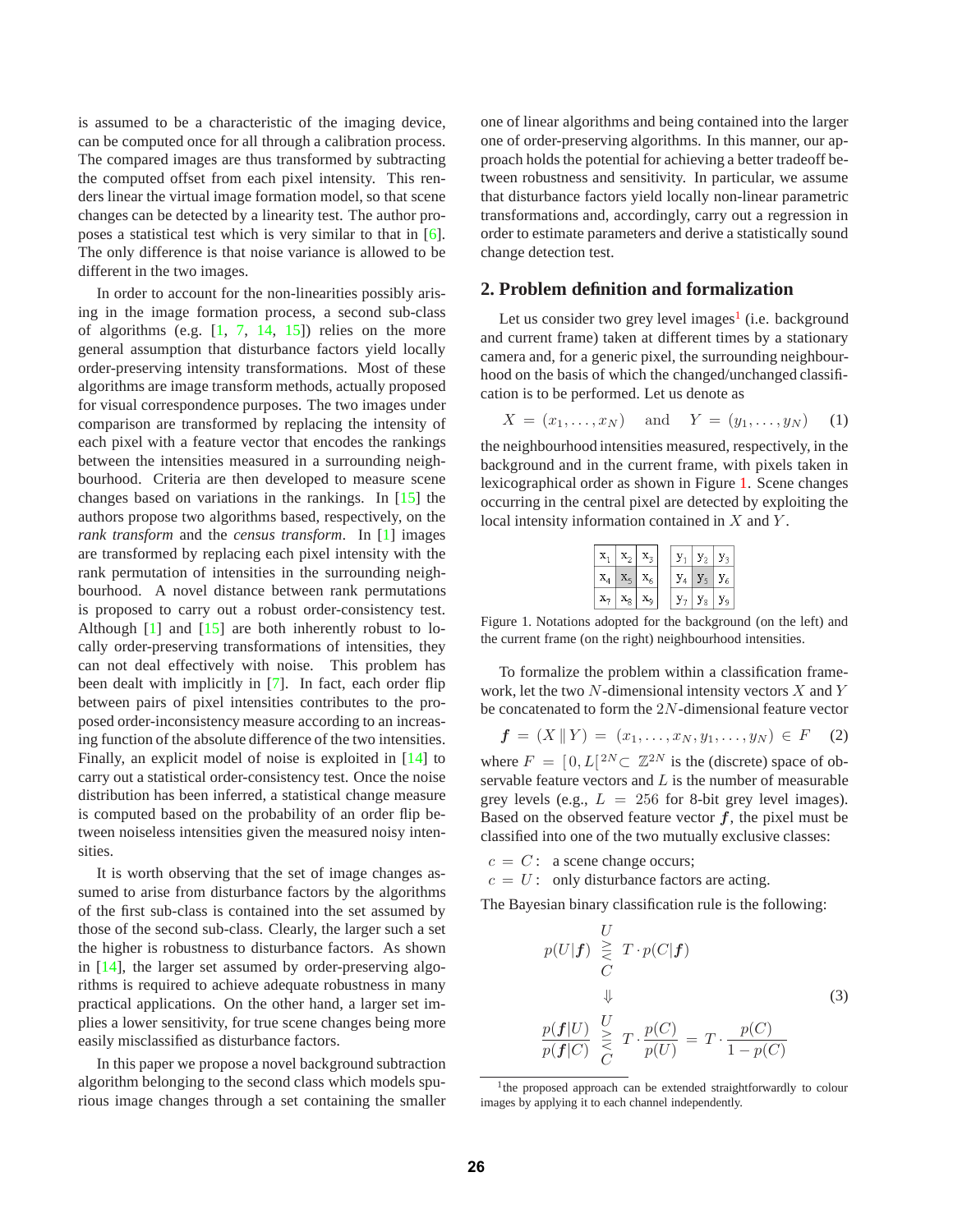where  $p(U|f)$  and  $p(C|f)$ ,  $p(U)$  and  $p(C)$ ,  $p(f|U)$  and  $p(f|C)$  are, respectively, the class posteriors, the class priors and the likelihoods,  $T$  is a threshold allowing for tuning the desired sensitivity-specificity tradeoff. The prior  $p(C)$  is the probability we would assign to a given pixel being sensing a scene change in absence of the measurement *f*. Though in principle such a prior might be derived by exploiting information other than *f* (e.g. predicting foreground objects position and extent by temporal tracking), this is not considered in this paper and, hence, we set  $p(C) = p(U) = 0.5$ . Moreover, a statistical characterization of the likelihood  $p(f|C)$  is generally unfeasible. In fact,  $p(f|C)$  represents the probability of measuring the feature vector *f* given that a foreground object is covering the considered neighbourhood. Hence, unless some knowledge is assumed or learned off-line about foreground objects appearance (e.g. colour and shape), scene changes do not yield statistically predictable patterns in the adopted intensity-based feature space. On the other hand, the likelihood  $p(f|U)$ , that is the probability of observing  $f$  given that only disturbance factors are acting in the considered neighbourhood, can be modelled due to the well defined and characterizable physical phenomena underlying the image formation process. A learning phase may be necessary, in general, only to estimate the model parameters (e.g. camera noise variance). As a consequence, scene changes can only be detected by a-contrario testing the hypothesis that the observed feature vectors are due to disturbance factors. To this purpose, the possible effects of disturbance factors on a neighbourhood of intensities have to be modelled.

# **3. Modelling of disturbance factors effect**

The main disturbance factors yielding changes of pixel intensities over time are:

- d1) imaging process noise;
- d2) adjustments of camera parameters (e.g. auto-exposure, auto-gain);
- d3) illumination changes.

Coherently with (2), let us denote the ideal noiseless feature vector as:

$$
\tilde{\boldsymbol{f}} = (\tilde{X} \parallel \tilde{Y}) = (\tilde{x}_1, \dots, \tilde{x}_N, \tilde{y}_1, \dots, \tilde{y}_N) \in \tilde{F} \quad (4)
$$

where  $\widetilde{F} = \mathbb{R}^{2N}$  is the (continuous) noiseless feature<br>space. Firstly, we assume that noise affecting pixel intensispace. Firstly, we assume that noise affecting pixel intensities is additive, zero-mean, i.i.d. Gaussian with variance  $\sigma_n^2$ .<br>Moreover, we assume that the background is estimated once Moreover, we assume that the background is estimated once for all from a quite long initialization sequence (e.g. temporal averaging of tens of frames) so that noise affecting the inferred background intensities can be neglected. In other words, for each pixel the background feature half-vector  $X = \tilde{X}$  is not only constant along time but also deterministic, so that for the on-line statistical background subtraction procedure only noise affecting the current frame intensities has to be considered. Based on the previous assumptions, the probability of sensing the feature vector *f* given its noiseless counterpart  $\tilde{f}$  is given by:

$$
p(\boldsymbol{f}|\tilde{\boldsymbol{f}}) = p(Y|\tilde{Y}) = \prod_{i=1}^{N} \mathcal{N}(y_i|\tilde{y}_i, \sigma_n^2)
$$
 (5)

As far as d2) and d3) are concerned, we assume that noiseless intensities within a neighbourhood of pixels can change due to illumination changes and variations of camera parameters according to the following non-linear parametric transformation:

$$
\tilde{y}_i = \alpha \cdot \tilde{x}_i^{\gamma} + \beta , \qquad i = 1, \dots, N \tag{6}
$$

It is worth pointing out here that, as mentioned in Section 1, the subset of  $F$  defined by such a transformation contains<br>that defined by the linear models adopted in  $[3, 6, 9, 11]$  and that defined by the linear models adopted in [3, 6, 9, 11] and is contained into that associated with the order-preserving model of  $[1, 7, 14, 15]$ . To the best of our knowledge, no other background substraction algorithm based on a non-linear parametric model of the local effects of disturbance factors has been proposed in literature.

#### **4. Proposed background subtraction algorithm**

This Section proposes a novel algorithm for background subtraction based on the non-linear model presented in the previous Section. More precisely, in a Bayesian framework, we try to estimate the most probable configuration of the three parameters  $(\bar{\alpha}, \bar{\beta}, \bar{\gamma})$  given the two neighbourhoods<br>  $X = (x_1, \ldots, x_N)$   $Y = (y_1, \ldots, y_N)$  relative respec- $X = (x_1, \dots, x_N), Y = (y_1, \dots, y_N)$ , relative, respectively, to the background and the current frame:

$$
(\bar{\alpha}, \bar{\beta}, \bar{\gamma})_{MAP} = \underset{(\alpha, \beta, \gamma) \in \mathbb{R}^3}{\text{argmax}} p(\alpha, \beta, \gamma | X, Y) =
$$

$$
= \underset{(\alpha, \beta, \gamma) \in \mathbb{R}^3}{\text{argmax}} p(X, Y | \alpha, \beta, \gamma) \cdot p(\alpha, \beta, \gamma)
$$
(7)

As highlighted in the right-hand term of (7), this formulation aims at maximizing the *posteriori* probability given a *likelihood* distribution and some *priors* on the three parameters (*Maximum A Posteriori* Bayesian estimation). The use of this *a priori* knowledge is useful to constrain the variability of the parameters that have to be estimated. In particular, assuming the noise model presented in Section 2, the likelihood distribution can be defined as:

$$
p(X, Y | \alpha, \beta, \gamma) =
$$
  
= 
$$
\frac{1}{(\sqrt{2\pi}\sigma_n)^N} \exp\left(-\frac{\sum_{i=1}^N (y_i - \alpha x_i^{\gamma} - \beta)^2}{2\sigma_n^2}\right)
$$
 (8)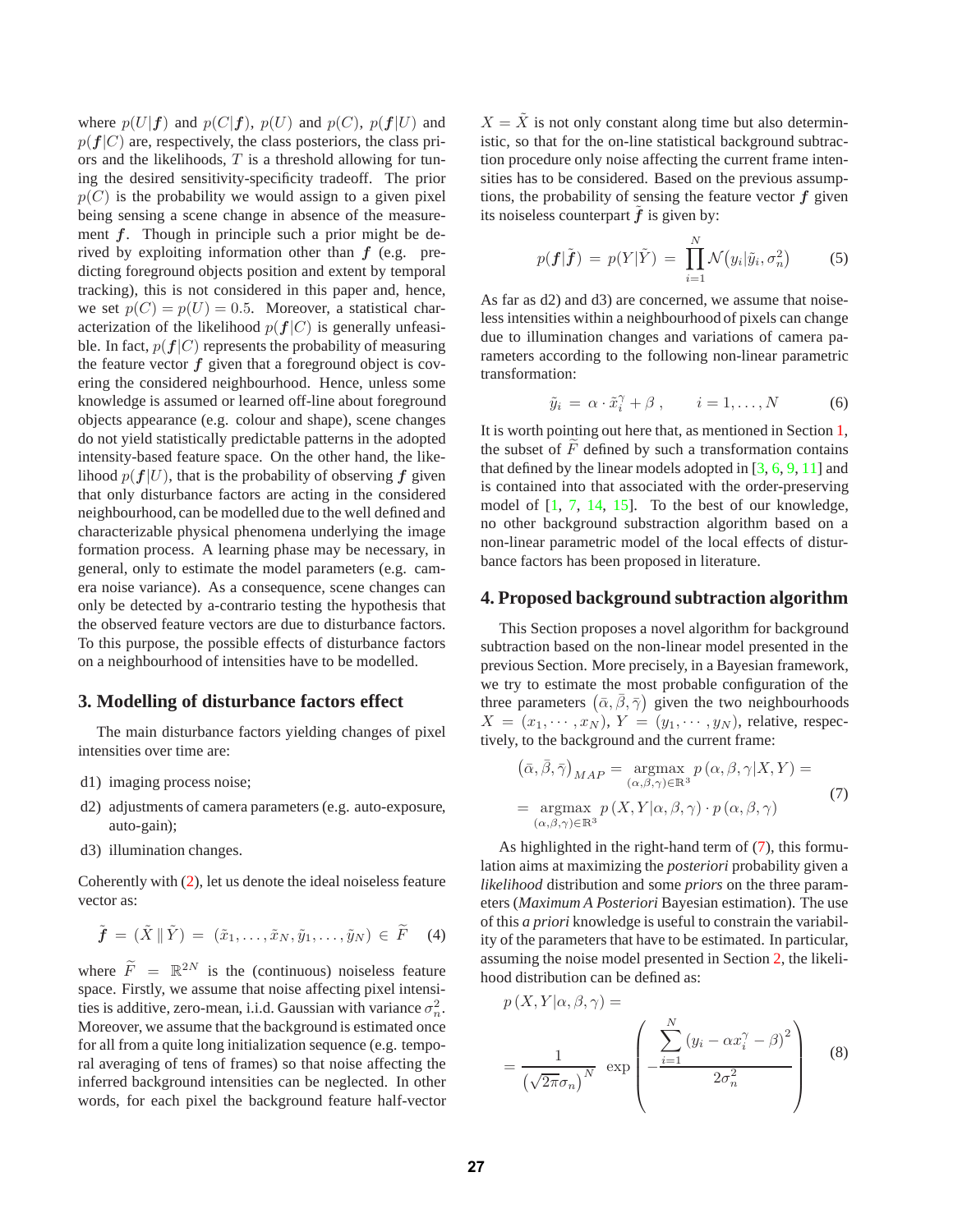For what concerns prior distributions, we assume independence between the parameters to be estimated, that is:

$$
p(\alpha, \beta, \gamma) = p(\alpha) \cdot p(\beta) \cdot p(\gamma)
$$
 (9)

and we propose to make an explicit assumption only over the distribution of parameter  $\beta$ . This is motivated by two reasons. The first one is that, without some more specific a priori knowledge on the nature of the disturbance factors that affect images, one can only assume  $\alpha, \gamma \in \mathbb{R}^+$ , since any physically meaningful model for d2) and d3) should take the form of a non-decreasing function. The second reason is that the use of priors on these two parameters would yield to a mathematical problem which is hard to solve. For this reason, as it will be shown in the following, a limitation on their variability will be imposed *a posteriori* as a *hard constraint*, i.e. once the parameter estimation has been performed. On the contrary, we empirically found that the prior on parameter  $\beta$  can be modelled effectively by a zero-mean Gaussian distribution:

$$
p(\beta) = \frac{1}{\sqrt{2\pi}\sigma_{\beta}} \exp\left(-\frac{\beta^2}{2\sigma_{\beta}^2}\right)
$$
 (10)

Plugging  $(8)$  and  $(10)$  in  $(7)$ , and using the log-likelihood formulation, we obtain the following expression for the cost function to be minimized:

$$
(\bar{\alpha}, \beta, \bar{\gamma})_{MAP} = \frac{\sum_{i=1}^{N} (y_i - \alpha x_i^{\gamma} - \beta)^2}{\sum_{(\alpha, \beta, \gamma) \in \mathbb{R}^3} \left( \frac{\sum_{i=1}^{N} (y_i - \alpha x_i^{\gamma} - \beta)^2}{\sigma_n^2} + \frac{\beta^2}{\sigma_{\beta}^2} \right)}
$$
(11)

It is interesting to note that this formulation can be seen as a *Tikhonov Regularization*, with term  $\frac{\beta^2}{\sigma_{\beta}^2}$  representing a one-dimensional regularization term. The term

$$
E(\alpha, \beta, \gamma) = \sum_{i=1}^{N} (y_i - \alpha x_i^{\gamma} - \beta)^2
$$
 (12)

can be seen as the vertical regression error computed between the estimated model fitted on the points and the points themselves. From an algorithmic point of view, the variances  $\sigma_n^2$ ,  $\sigma_\beta^2$  are two parameters needed to solve the prob-<br>lem. Actually, the problem depends only from their ratio: lem. Actually, the problem depends only from their ratio:

$$
\phi = \frac{\sigma_n^2}{\sigma_\beta^2} \tag{13}
$$

Hence, we can rewrite  $(11)$  as:

 $\alpha$ ,  $\alpha$  =  $\alpha$ 

$$
(\bar{\alpha}, \bar{\beta}, \bar{\gamma})_{MAP} = \underset{(\alpha, \beta, \gamma) \in \mathbb{R}^3}{\text{argmin}} \left( E(\alpha, \beta, \gamma) + \phi \cdot \beta^2 \right) \tag{14}
$$

In order to solve this problem, we need to compute the values of parameters  $\alpha$ ,  $\beta$ ,  $\gamma$  that minimize (14). While  $\bar{\alpha}$ and  $\beta$  can be computed in closed-form, taking the derivative of (14) with respect to  $\gamma$  would yield a transcendent relation requiring an iterative solution method, which unfortunately would hardly be efficient enough given the typical *real-time* requirements of background subtraction applications.

Hence, we propose an approximated, two-pass approach to solve (14). In the first stage,  $\alpha$  and  $\beta$  are optimally estimated assuming  $\gamma = 1$ . This hypothesis relies on the assumption, often verified in practice, that typical non-linear disturbance factors yield values of  $\gamma$  not far from 1. Hence, computation of the partial derivatives of the term to be minimized

$$
\frac{\partial (E(\alpha, \beta, \gamma = 1) + \phi \cdot \beta^2)}{\partial \alpha} = 0
$$
\n
$$
\frac{\partial (E(\alpha, \beta, \gamma = 1) + \phi \cdot \beta^2)}{\partial \beta} = 0
$$
\n(15)

yields to the following closed-form solution for  $\beta$ :

$$
\bar{\beta} = \frac{\sum_{i=1}^{N} x_i y_i \cdot \sum_{i=1}^{N} x_i - \sum_{i=1}^{N} y_i \cdot \sum_{i=1}^{N} x_i^2}{\left(\sum_{i=1}^{N} x_i\right)^2 - \sum_{i=1}^{N} x_i^2 \cdot (N + \phi)}
$$
(16)

and, consequently, for  $\bar{\alpha}$ :

$$
\bar{\alpha} = \frac{\sum_{i=1}^{N} x_i y_i - \bar{\beta} \cdot \sum_{i=1}^{N} x_i}{\sum_{i=1}^{N} x_i^2}
$$
(17)

Then, in the second stage, for each pair  $(x_i, y_i)$  a  $\gamma$  term can be easily estimated as follows:

$$
\gamma_i = \log_{x_i} \frac{y_i - \bar{\beta}}{\bar{\alpha}} \tag{18}
$$

Given the set  $\Gamma = {\gamma_1, \cdots, \gamma_N}$ ,  $\bar{\gamma}$  is computed by means of a robust estimator  $G(\cdot)$ :

$$
\bar{\gamma} = G\left(\Gamma\right) \tag{19}
$$

In our experiments presented in the next Section,  $G(\cdot)$  is the median operator.

Once  $\bar{\alpha}$ ,  $\bar{\beta}$ ,  $\bar{\gamma}$  have been estimated, the current pixel in the change mask M is classified as *<sup>C</sup>* (*Changed*) or *<sup>U</sup>* (*Unchanged*) based on the regression error between the data and the model predictions:

$$
M = \begin{cases} C & \text{if } E(\bar{\alpha}, \bar{\beta}, \bar{\gamma}) + \phi \cdot \beta^2 > \tau \vee \bar{\alpha}, \bar{\gamma} < 0 \\ U & \text{otherwise} \end{cases}
$$
 (20)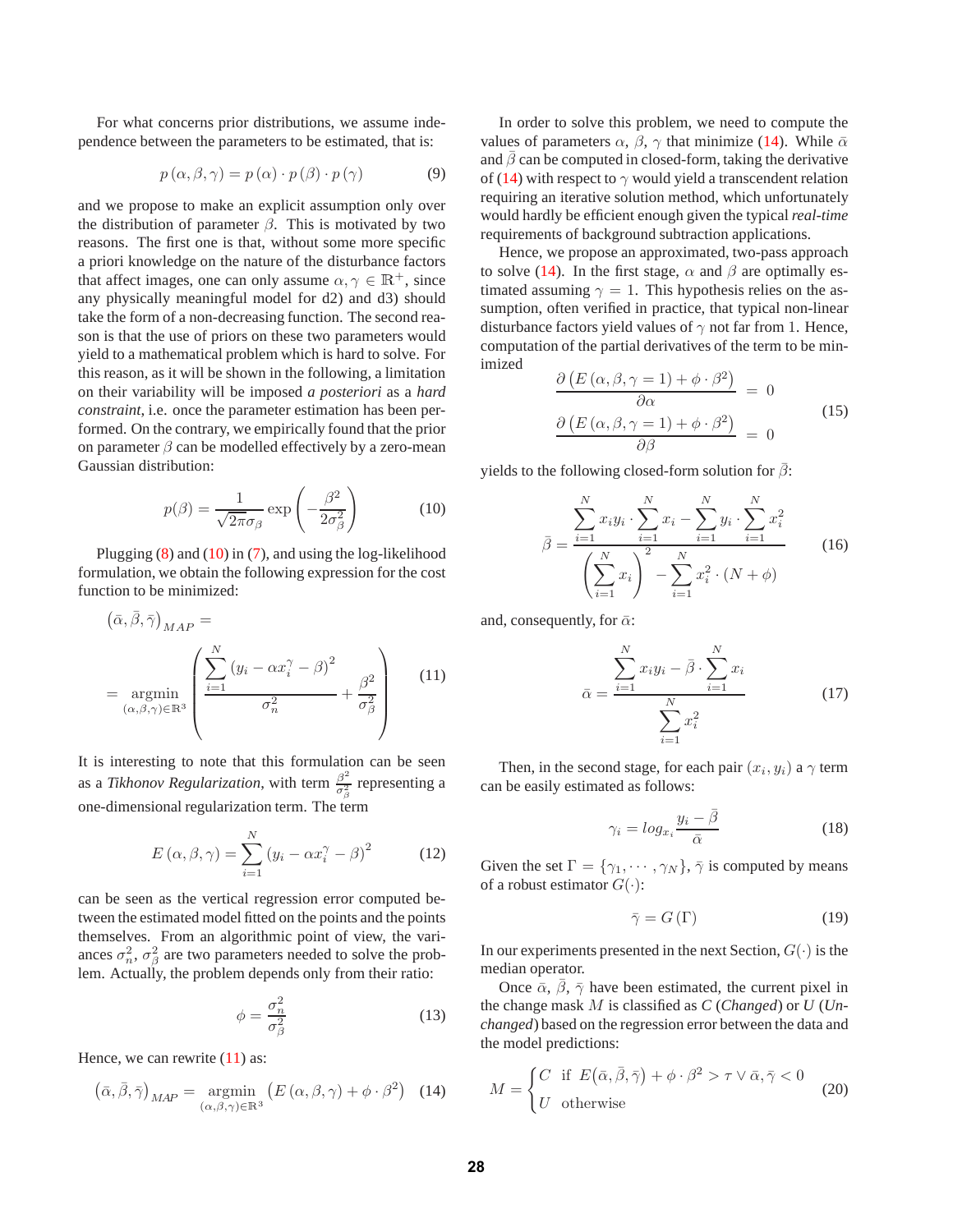where  $\tau$  is a fixed threshold and  $\vee$  denotes the logical OR operator. As previously mentioned, at this stage we also deploy fixed constraints on the values of  $\bar{\alpha}$  and  $\bar{\gamma}$ , which were not modelled by means of prior distributions. In particular, all configurations reporting negative values of either  $\bar{\alpha}$  or  $\bar{\gamma}$ denotes a change since they lead to models that can not be induced by the considered disturbance factors.

### **5. Experimental results**

This Section presents experimental results aimed at comparing the performance of our proposal to that of two state-of-the-art approaches [9, 14] belonging to the second class outlined in Section 1, namely algorithms that model a priori the effect of disturbance factors over a neighborhood of pixel intensities. Analogously to ours, the considered algorithms, hereinafter referred to respectively as Ohta and Xie, rely on a statistically sound test derived from the a priori disturbance factors model. Recalling again Section 1, each of the two is representative of a different sub-class of robust change detectors, i.e. those invariant, respectively, to linear [9] and to order-preserving [14] transformations.

Experimental results have been obtained on five test sequences  $S_1, \ldots, S_5$  characterized by sudden and strong photometric changes due to disturbance factors. Some frames of these sequences are shown in the second row of Figure 3. In particular,  $S_1$ ,  $S_3$  and  $S_4$ ,  $S_5$  are, respectively, real indoor and outdoor sequences we have acquired by means of different imaging devices, namely a very high quality camera for  $S_1$ , a webcam for  $S_3$ , a standard surveillance camera for  $S_4$ ,  $S_5$ . In  $S_1$  a person moves around a room illuminated by a single artificial light source and illumination changes are induced by varying the power of the source. In  $S_3$  an object is put into a cluttered indoor scene lit by sun light coming from the outside. Along the sequence, an artificial light source is turned on and the camera gain and exposure vary due to both manual and automatic adjustments. An outdoor parking area is crossed by some people, cars and motorbikes in  $S_4$ , by a crowd of people in  $S_5$ . Apart from some weak illumination changes, photometric variations are induced by manually adjusting the camera gain and exposure. Finally,  $S_2$  is a synthetic sequence available on the web for benchmarking purposes [8] in which moving people as well as photometric changes have been artificially superimposed on an outdoor background. Some compression artifacts are also present, particularly in correspondence of the textured parts of the scene. To allow for quantitative performance evaluation, ground truth images have been obtained, respectively, by manual labelling for  $S_1$ ,  $S_3$ ,  $S_4$ ,  $S_5$ , from [8] for  $S_2$ . Computation of the *comparagrams* [5], i.e. of the joint histograms of background versus frame intensities, for the frames of each sequence highlighted the presence of predominant linear intensity transformations in  $S_1$ ,  $S_2$ , that of significant non-linear transformations in  $S_3$ ,  $S_4$ ,  $S_5$ . Some sample comparagrams are shown in the bottom row of Figure 3.

For each sequence, the background has been inferred by averaging an initial sequence of frames free of moving objects. Then, algorithms have been run using square neighbourhoods of increasing size  $(3\times3, 5\times5, 7\times7)$  and quantitative performance measures have been obtained by computing the true positive rate (TPR) versus false positive rate (FPR) receiver operating characteristic (ROC) curve. Figure 2, top, shows the ROC curves obtained for each considered algorithm, sequence and neighbourhood size. Moreover, from each curve we have also extracted a well-known scalar measure of performance, the area under the curve (AUC), which represents the probability for the algorithm to assign a randomly chosen changed pixel a higher change score than a randomly chosen unchanged pixel [2]. This measure is reported in the table shown in Figure 2, bottom, with best performance denoted in boldface.

The ROC curves in Figure 2 show that, overall, the proposed algorithm (red curves) tends to achieve a better tradeoff between sensitivity (TPR) and robustness (1-FPR) compared to the other considered algorithms (Ohta shown in green, Xie in blue). In particular, Figure 2 shows that, compared to Xie, our algorithm generally yields more true positives (thus, less false negatives) given the same amount of false positives, with exceptions found only in  $S_3$  and for relatively high FPRs. This is motivated by the fact that both algorithms rely on a non-linear model that includes the intensity transformations yielded by disturbance factors in the considered sequences, but the proposed novel parametric model, being less general, allows for a reduced number of false negatives. In addition, unlike Ohta, the proposed algorithm is capable of handling non-linear intensity transformations. In particular, we can note that our algorithm and Ohta exhibit almost equivalent performances in  $S_1$  and  $S_2$ , where disturbance factors yield linear transformations. Instead, in the other three sequences, which exhibit non-linear transformations, our algorithm clearly outperforms Ohta as shown by the ROC curves and the AUC values.

Finally, some qualitative results are also presented in Figure 3. In particular, for each sequence we show, from top to bottom, the inferred background, one sample frame, the corresponding ground truth mask, the binary change mask yielded by the proposed algorithm and the associated comparagram. The binary change masks are obtained by choosing, for each sequence, the threshold value that yields a TPR equal to 60% and by using a  $7 \times 7$  neighbourhood size. These masks indicate notable robustness of the proposed approach towards false positives that may arise due to the significant intensity changes yielded by the disturbance factors affecting the considered frames, as can be judged by visually comparing corresponding background-frame pairs and also shown by the associated comparagrams.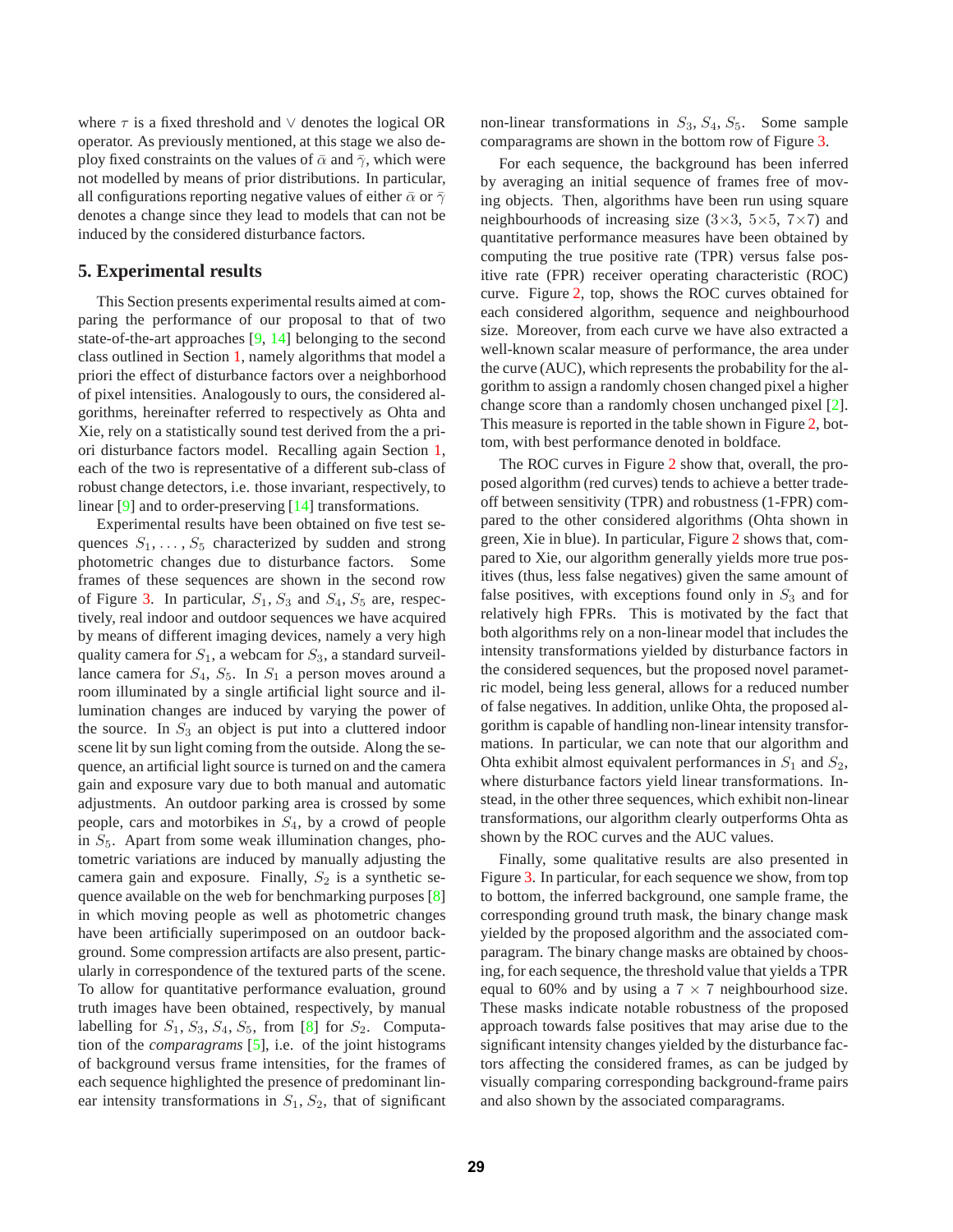

Figure 2. ROC curves (top) and AUC values (bottom) reported by the evaluated algorithms.

## **6. Conclusions**

We have proposed a novel Bayesian approach to solve the problem of background subtraction in presence of typical disturbance factors such as sudden illumination changes, variations of camera parameters, noise. On one hand, the use of a non-linear model allows for handling nonlinear intensity relations that can not be modelled correctly by methods relying on linear transformations (e.g. [9]). On the other hand, the proposed parametric non-linear model is more restrictive in terms of the transformations allowed by the model compared to order-preserving approaches (e.g. [14]). This yields better sensitivity at comparable levels of robustness. Overall, the proposed approach outperforms state-of-the-art methods on challenging sequences characterized by disturbance factors yielding locally non-linear, as well as linear, transformations of pixel intensities.

## **References**

- [1] D. N. Bhat and S. K. Nayar. Ordinal measures for image correspondence. *IEEE Trans. Pattern Anal. Mach. Intell.*, 20(4):415–423, Apr. 1998. 2, 3
- [2] A. P. Bradley. The use of the area under the ROC curve in the evaluation of machine learning algorithms. *Pattern Recognition*, 30(7):1145–1159, July 1997. 5
- [3] E. Durucan and T. Ebrahimi. Change detection and background extraction by linear algebra. *Proc. IEEE*, 89(10):1368–1381, Oct. 2001. 1, 3
- [4] A. Elgammal, D. Harwood, and L. Davis. Non-parametric model for background subtraction. In *Proc. IEEE Int'l Conf. Computer Vision*, Sept. 1999. 1
- [5] S. Mann. Comparametric equations with practical applications in quantigraphic image processing. *IEEE Trans. Image Process.*, 9(8):1389–1406, Aug. 2000. 5